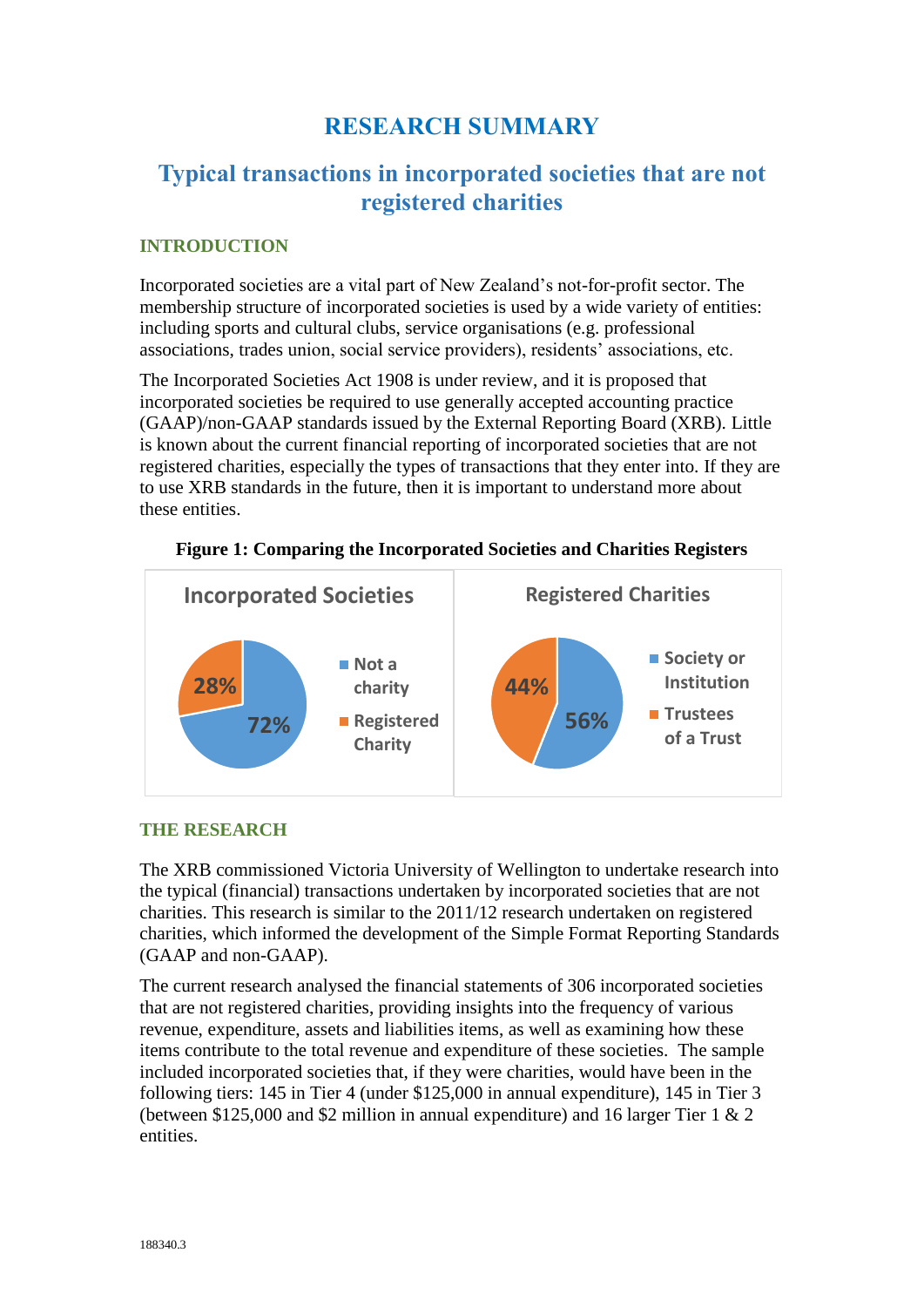#### **What size are these entities?**

As shown in Figure 2, the majority of Tier 4 incorporated societies are very small. In fact, just over 50% of the incorporated societies sampled had an annual expenditure of less than \$15,000. Indeed, the population of incorporated societies (as extrapolated from the sample) comprises smaller entities than those found on the charities register. Comparing incorporated societies with registered charities in Tier 4, registered charities had a 24% higher average total (annual) expenditure (\$34,288 compared to \$27,661 in incorporated societies). However, in entities with more than \$125,000 in annual expenditure, the populations are similar in size.



## **Figure 2: Comparing the Incorporated Societies and Charities Registers**

## **RESULTS OF RESEARCH**

## **What types of financial transactions do these entities undertake?**

Analysing the incorporated societies that are not registered as charities, it was found that:

- The three most common revenue items were: fees from members, revenue from goods and services and interest income;
- Yet, the largest proportion of revenue came from goods and services, followed by membership fees and then donations and grants;
- The sampled incorporated societies spent most of their funds on service delivery costs, rent and building costs, staff, administration/overhead, and depreciation;
- The types of revenue items are similar no matter the size of the incorporated society. Tier 4 incorporated societies have fewer types of expenditure items than it Tier 3 and Tier 1 & 2 incorporated societies; and
- There was a great variety in the titles used to describe the revenue and expenditure items.